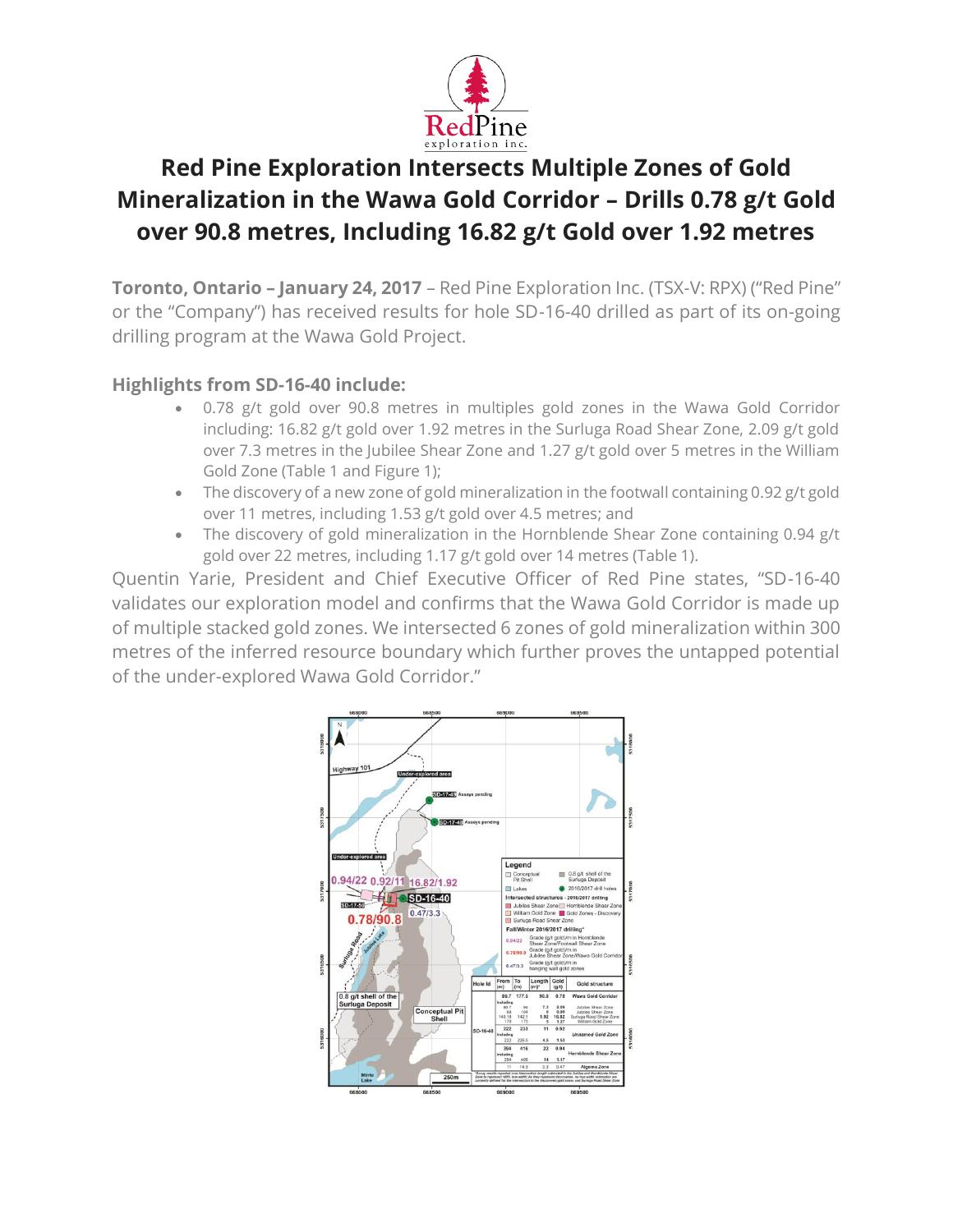

#### **SD-16-40**

SD-16-40 was drilled to test the hypothesis that the Wawa Gold Corridor is comprised of multiple stacked gold zones in an area that remains almost entirely under-explored outside the Jubilee Shear Zone. The Jubilee Shear Zone hosts the Surluga Deposit – the currently defined 1,088,000<sup>1</sup> ounces inferred resource. The intersection of six individual zones of gold mineralization in SD-16-40 strongly supports this hypothesis and indicates that much of the gold remains to be found in the footwall of the inferred resource. The intersected gold zones include from top to bottom: the Algoma Shear Zone, the Jubilee Shear Zone (current host of the inferred resource), the Surluga Road Shear Zone, the William Gold Zone, a newly discovered gold zone, and the Hornblende Shear Zone. SD-16-40 also confirms that the gold mineralization identified in the Hornblende Shear and the William Gold Zone during the Fall 2015 drilling program are respectively mineralized between surface and 300 metres below surface for the Hornblende Shear Zone, and between surface and 150 metres below surface for the William Gold Zone.

| Hole     | <b>From</b><br>(m) | To(m) | Length<br>$(m)$ * | Gold<br>(g/t) | <b>Gold Zone</b>               |
|----------|--------------------|-------|-------------------|---------------|--------------------------------|
| SD-16-40 | 86.7               | 177.5 | 90.8              | 0.78          | Wawa Gold Corridor-            |
|          | <b>Including</b>   |       |                   |               | <b>Upper</b>                   |
|          | 86.7               | 94    | 7.3               | 2.09          | <b>Jubilee Shear Zone</b>      |
|          | 98                 | 104   | 6                 | 0.99          |                                |
|          | 140.18             | 142.1 | 1.92              | 16.82         | <b>Surluga Road Shear Zone</b> |
|          | 170                | 175   | 5                 | 1.27          | <b>William Gold Zone</b>       |
|          | 222                | 233   | 11                | 0.92          |                                |
|          | <b>Including</b>   |       |                   |               | <b>New Discovery</b>           |
|          | 222                | 226.5 | 4.5               | 1.53          |                                |
|          | 346.5              | 349   | 2.5               | 0.45          | <b>Hornblende Shear Zone</b>   |
|          | 394                | 416   | 22                | 0.94          |                                |
|          | <b>Including</b>   |       |                   |               |                                |
|          | 394                | 408   | 14                | 1.17          |                                |
|          | 11                 | 14.3  | 3.3               | 0.47          | <b>Algoma Shear Zone</b>       |

**Table 1- Highlights of drilling results in the Wawa Gold Corridor**

\* Assay results reported over intersection length estimated in the Jubilee and Hornblende Shear Zone to represent >85% true width; As they represent discoveries, no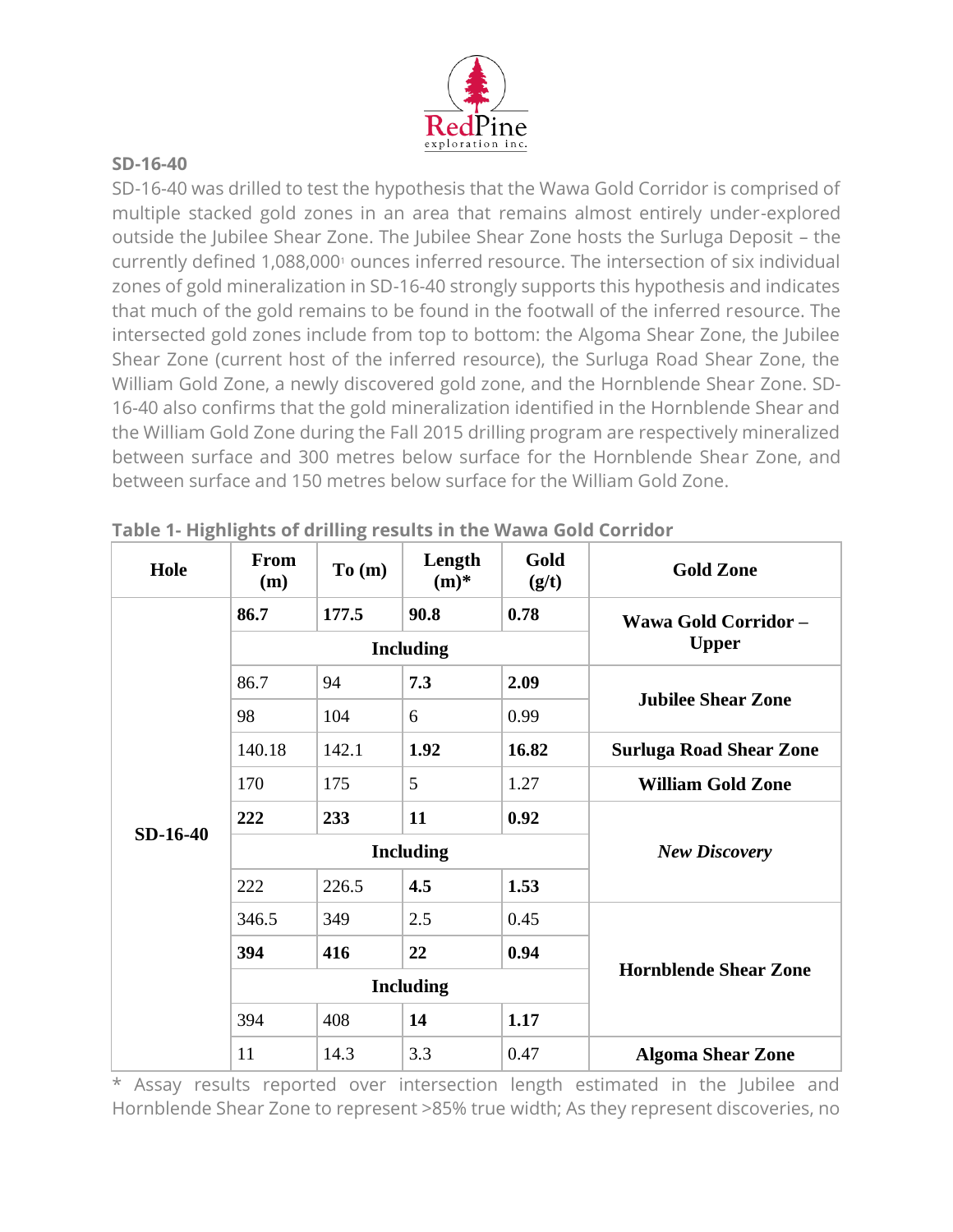

true width estimation are currently defined for the intersection in the newly intersected gold zone and Surluga Road Shear Zone.

### **On-going Drilling Program**

The on-going diamond drill program is focused on expanding the Surluga Deposit to the north. Holes SD-17-48 and SD-17-49 targeted the northeastern edge of the inferred resource whereas SD-17-50 is targeting the shallower extension of the Wawa Gold Corridor up-section of SD-16-40.

# **On-site Quality Assurance/Quality Control ("QA/QC") Measures**

Drill core samples are transported in security-sealed bags for analyses at Activation Laboratories Ltd. in Timmins, Ontario. Individual samples are labeled, placed in plastic sample bags and sealed. Groups of samples are then placed into durable rice bags that are then shipped. The remaining coarse reject portions of the samples remain in storage at the Activation Laboratories Ltd. in Timmins, Ontario if further work or verification is needed.

Red Pine has implemented a quality-control program to comply with best practices in the sampling and analysis of drill core. As part of its QA/QC program, Red Pine inserts external gold standards (low to high grade) and blanks every 20 samples in addition to random standards, blanks, and duplicates.

# **Qualified Person**

Quentin Yarie, PGeo., is the qualified person responsible for preparing, supervising and approving the scientific and technical content of this news release.

# **About Red Pine Exploration Inc.**

Red Pine Exploration Inc. is a gold and base-metals exploration company headquartered in Toronto, Ontario, Canada. The Company's common shares trade on the TSX Venture Exchange under the symbol "RPX".

Red Pine has a 30% interest in the Wawa Gold Project through an Assignment and Assumption Agreement with Citabar LLP and Augustine Ventures Inc. Red Pine is the Operating Manager of the JVA and is focused on expanding the existing gold resource on the property. The JVA is owned 40% by Citabar, 30% by Red Pine and 30% by Augustine..

Red Pine and Augustine entered into a definitive agreement (November 14, 2016) to consolidate their ownership of the Wawa Gold Project. On January 20, 2017, Augustine's shareholders approved the agreement and subject to certain conditions and final